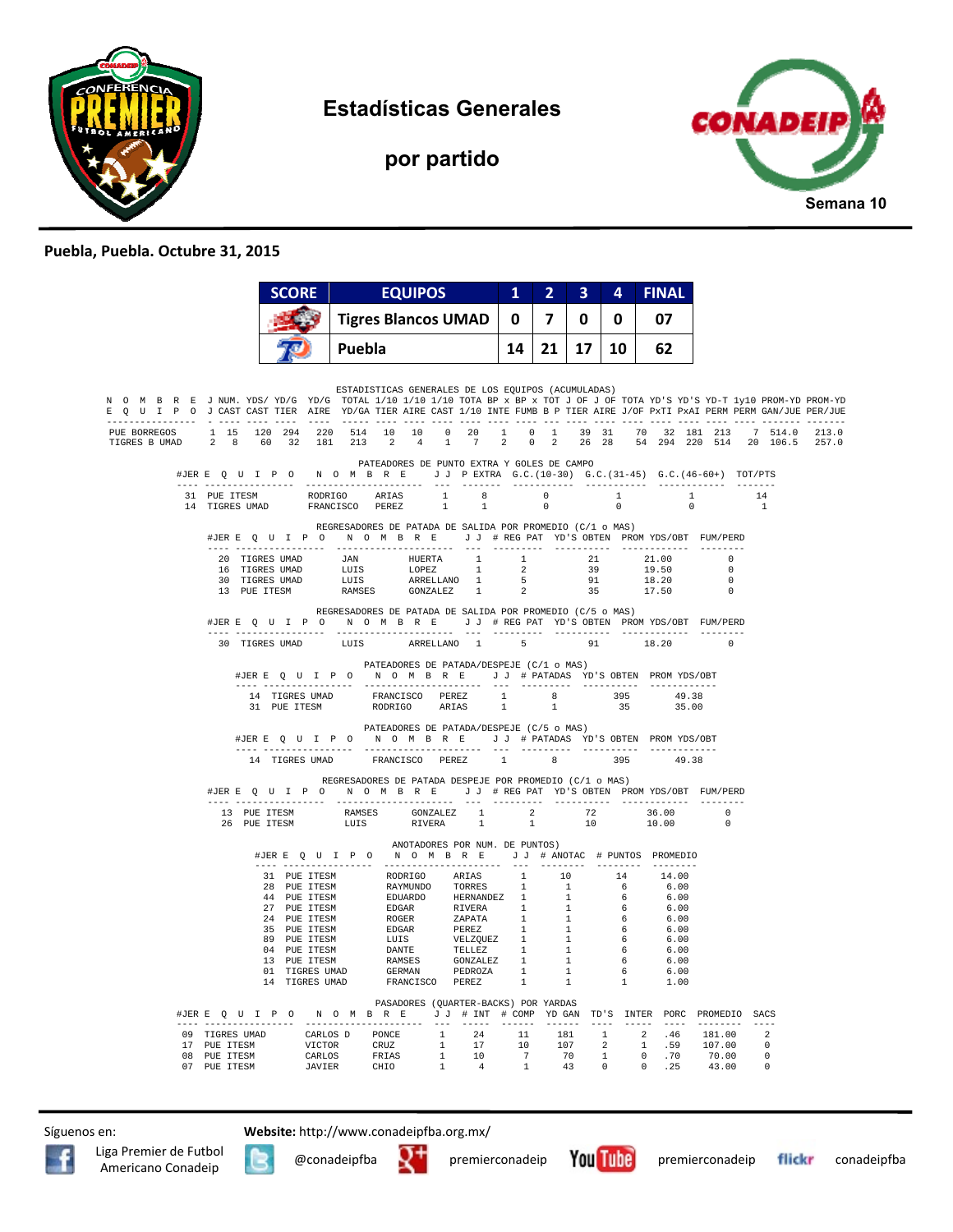

#### **Estadísticas Generales**

# **por partido**



|  |                                                                |                                                                              |                                  |             | PASADORES (QUARTER-BACKS) x EFICIENCIA (C/1 o MAS INTENTOS Y 1 o MAS JUEGOS JUGADOS)                                                                                                                                                            |                                   |                                            |                    |                              |                            |                                  |                            |                                |                                                      |                                            | #JERE Q U I P O N O M B R E J J # INT COMPL YDGAN TD'S INTER PORCE PROMEDIO EFICIEN SACS |                                                      |                                       |
|--|----------------------------------------------------------------|------------------------------------------------------------------------------|----------------------------------|-------------|-------------------------------------------------------------------------------------------------------------------------------------------------------------------------------------------------------------------------------------------------|-----------------------------------|--------------------------------------------|--------------------|------------------------------|----------------------------|----------------------------------|----------------------------|--------------------------------|------------------------------------------------------|--------------------------------------------|------------------------------------------------------------------------------------------|------------------------------------------------------|---------------------------------------|
|  | 08 PUE ITESM<br>17 PUE ITESM<br>07 PUE ITESM<br>09 TIGRES UMAD |                                                                              | CARLOS<br>VICTOR                 |             | FRIAS<br>CRUZ<br>JAVIER CHIO<br>CARLOS D PONCE                                                                                                                                                                                                  |                                   | $1 \t 10$<br>$1$ $\,$<br>1<br>$\mathbf{1}$ | 17                 | 4 1<br>24 11                 |                            |                                  |                            |                                | $0 \qquad .70$<br>.59<br>2 .46                       |                                            | 70.00 161.80<br>107.00 138.75<br>43.00 115.30<br>181.00 106.27 2                         |                                                      | $\overline{0}$<br>0<br>$\overline{0}$ |
|  | 16 TIGRES UMAD                                                 |                                                                              |                                  |             | LUIS LOPEZ                                                                                                                                                                                                                                      | RECEPTORES POR NUM DE RECEPCIONES | 1                                          | $\overline{4}$     |                              |                            | $0 \qquad 0 \qquad 0 \qquad .00$ |                            |                                |                                                      |                                            | $00$ 00. $0$                                                                             |                                                      |                                       |
|  |                                                                |                                                                              |                                  |             |                                                                                                                                                                                                                                                 |                                   |                                            |                    |                              |                            |                                  |                            |                                |                                                      |                                            | #JERE QUIPO NOMBRE JJ #RECEP YD'S 1 y 10 TD'S PROMEDIO FUMBLES                           |                                                      |                                       |
|  |                                                                | 04 PUE ITESM                                                                 |                                  |             | 01 TIGRES UMAD GERMAN PEDROZA 1 2<br>DANTE                                                                                                                                                                                                      |                                   | TELLEZ                                     |                    | 1                            | $\overline{\phantom{a}}$ 2 | 86<br>57                         |                            | $\overline{0}$<br>1            | 1<br>1                                               |                                            | 43.00<br>28.50                                                                           | $\Omega$<br>$\cap$                                   |                                       |
|  |                                                                | 02 TIGRES UMAD                                                               |                                  |             | <b>RENE</b>                                                                                                                                                                                                                                     |                                   | HERNANDEZ 1                                |                    |                              | 4 <sup>1</sup>             | 41                               |                            | $\overline{0}$                 | $\Omega$                                             |                                            | 10.25                                                                                    | $\overline{0}$                                       |                                       |
|  |                                                                | 21 TIGRES UMAD                                                               |                                  |             | RENE HERNANDEZ 1 4 41<br>MARTO RORNGUEZ 1 2 35<br>ALBERTO LEMUS 1 2 36<br>RAMSES GONZALEZ 1 2 25<br>LUIS VELIZQUEZ 1 3 21<br>RODRIGO ARIAS 1 2 19<br>DIEGO RELEZ 1 2 18<br>EDSON HAAZ 1 2 14<br>ARMANDO LEDESMA 1 2 14<br>ARMANDO LEDESMA 1 1 1 |                                   |                                            |                    |                              |                            |                                  | $\overline{\phantom{0}}$ 2 | $\overline{\phantom{0}}$ 2     | $\overline{0}$<br>$\overline{0}$                     |                                            | 17.50<br>15.00                                                                           | $\overline{\phantom{0}}$<br>$\overline{\phantom{0}}$ |                                       |
|  |                                                                | 83 PUE ITESM<br>13 PUE ITESM<br>89 PUE ITESM<br>31 PUE ITESM<br>02 PUE ITESM |                                  |             |                                                                                                                                                                                                                                                 |                                   |                                            |                    |                              |                            |                                  |                            | $\overline{0}$                 | $\mathbf{1}$                                         |                                            | 12.50                                                                                    | $\overline{\phantom{0}}$                             |                                       |
|  |                                                                |                                                                              |                                  |             |                                                                                                                                                                                                                                                 |                                   |                                            |                    |                              |                            |                                  |                            | $\mathbf{1}$                   | $\mathbf{1}$                                         |                                            | 7.00                                                                                     | $\Omega$                                             |                                       |
|  |                                                                |                                                                              |                                  |             |                                                                                                                                                                                                                                                 |                                   |                                            |                    |                              |                            |                                  |                            | 1                              | $\overline{2}$                                       |                                            | 9.50                                                                                     | $\overline{\phantom{0}}$<br>$\overline{\phantom{0}}$ |                                       |
|  |                                                                | 02 PUE ITESM<br>19 TIGRES UMAD                                               |                                  |             |                                                                                                                                                                                                                                                 |                                   |                                            |                    |                              |                            |                                  |                            | $\mathbf{1}$<br>$\overline{2}$ | $\overline{\phantom{0}}$<br>$\overline{\phantom{0}}$ |                                            | 9.00<br>7.00                                                                             | $\overline{\phantom{0}}$                             |                                       |
|  |                                                                | 15 PUE ITESM                                                                 |                                  |             |                                                                                                                                                                                                                                                 |                                   |                                            |                    |                              |                            |                                  |                            | $\overline{1}$                 | $\overline{0}$                                       |                                            | 12.00                                                                                    | $\overline{0}$                                       |                                       |
|  |                                                                | 21 PUE ITESM                                                                 |                                  |             | $\begin{tabular}{lcccc} ARMANDO & LEDESMA & 1 & 1 \\ CARLOS & QUIROZ & 1 & 1 & 10 \\ ROGER & ZAPATA & 1 & 1 & 10 \\ \hline $\kappa^{\intercal\mathtt{A}M}$ & BERTHIER & 1 & 1 & 10 \\ \end{tabular}$                                            |                                   |                                            |                    |                              |                            |                                  |                            | $\mathbf{1}$                   | $\overline{0}$                                       |                                            | 10.00                                                                                    | $\overline{\phantom{0}}$                             |                                       |
|  |                                                                | 24 PUE ITESM<br>88 PUE ITESM                                                 |                                  |             |                                                                                                                                                                                                                                                 |                                   |                                            |                    |                              |                            |                                  |                            | $\overline{0}$<br>1            | $\mathbf{1}$<br>$\overline{\phantom{0}}$             |                                            | 10.00<br>10.00                                                                           | $\overline{\phantom{0}}$<br>$\overline{\phantom{0}}$ |                                       |
|  |                                                                | 27 PUE ITESM                                                                 |                                  |             | ${\tt EDGAR}$                                                                                                                                                                                                                                   |                                   | RIVERA                                     |                    | 1                            | 1                          | 8 <sup>1</sup>                   |                            | 1                              | $\mathbf{1}$                                         |                                            | 8.00                                                                                     | - 0                                                  |                                       |
|  |                                                                | 11 TIGRES UMAD                                                               |                                  |             | JESUS I PALACIOS 1 1 5 0 0                                                                                                                                                                                                                      |                                   |                                            |                    |                              |                            |                                  |                            |                                |                                                      |                                            | 5.00                                                                                     | $\overline{0}$                                       |                                       |
|  |                                                                |                                                                              |                                  |             |                                                                                                                                                                                                                                                 |                                   |                                            |                    |                              |                            | CORREDORES DE BALON (POR YARDAS) |                            |                                |                                                      |                                            | #JERE QUIPO NOMBRE JJ # ACARR YDOBTEN 1 y 10 LOG TDOBT PROMYDS FUMBLES                   |                                                      |                                       |
|  |                                                                |                                                                              |                                  |             |                                                                                                                                                                                                                                                 |                                   |                                            |                    |                              |                            | $\frac{72}{10}$                  |                            | $\sim$ $-1$                    |                                                      |                                            | $0 \t 18.00$                                                                             | $\Omega$                                             |                                       |
|  |                                                                |                                                                              |                                  |             | 17 PUE ITESM VICTOR CRUZ 1 4<br>44 PUE ITESM EDUARDO HERNANDEZ 1 3<br>5 PUE ITESM DULLER DO HERNANDEZ 1 3                                                                                                                                       |                                   |                                            |                    |                              |                            | 60                               |                            | $\sim$ 0                       |                                                      | 1                                          | 20.00                                                                                    | $\Omega$                                             |                                       |
|  |                                                                | 28 PUE ITESM                                                                 |                                  |             | RAYMUNDO TORRES 1<br>EDGAR RIVERA 1<br>ROGER ZAPATA 1                                                                                                                                                                                           |                                   |                                            |                    | 9                            |                            | 50                               |                            | $\overline{\mathbf{3}}$        |                                                      | 1                                          | $5.56$<br>$6.13$                                                                         | 0                                                    |                                       |
|  |                                                                | 27 PUE ITESM<br>24 PUE ITESM                                                 |                                  |             |                                                                                                                                                                                                                                                 |                                   |                                            |                    | $\overline{\mathbf{8}}$<br>7 |                            | 49<br>39                         |                            | $4 -$<br>$\mathbf{1}$          |                                                      | 1<br>$\mathbf{1}$                          | 5.57                                                                                     | $\overline{\phantom{0}}$<br>$\overline{\phantom{0}}$ |                                       |
|  |                                                                | 16 TIGRES UMAD                                                               |                                  |             | NUMBER 2002<br>LUIS LOPEZ 1 7<br>LUIS ARRELLANO 1 5<br>EDGAR PEREZ 1 3<br>CARLOS RODRIGUEZ 1 6<br>2 11 1 2                                                                                                                                      |                                   |                                            |                    | $7\overline{ }$              |                            | 26                               |                            | 1                              |                                                      |                                            | 3.71                                                                                     | $\Omega$                                             |                                       |
|  |                                                                | 30 TIGRES UMAD                                                               |                                  |             |                                                                                                                                                                                                                                                 |                                   |                                            |                    |                              |                            | 16                               |                            | $\overline{0}$                 | $\begin{matrix}0\\0\\1\\1\end{matrix}$               |                                            | $3.20$<br>$3.67$                                                                         | 0                                                    |                                       |
|  |                                                                | 35 PUE ITESM                                                                 |                                  |             |                                                                                                                                                                                                                                                 |                                   |                                            |                    | $\overline{\mathbf{3}}$      |                            | 11                               |                            | $\overline{0}$                 |                                                      |                                            |                                                                                          | $\Omega$                                             |                                       |
|  |                                                                | 04 TIGRES UMAD<br>42 TIGRES UMAD                                             |                                  |             |                                                                                                                                                                                                                                                 |                                   |                                            |                    | 6 <sup>6</sup><br>$\sim$ 2   |                            | 9<br>$7\overline{ }$             |                            | $\mathbf{1}$<br>$\sim$ 0       |                                                      | $\overline{\phantom{0}}$<br>$\overline{0}$ | 1.50<br>3.50                                                                             | 0<br>$\Omega$                                        |                                       |
|  |                                                                | 18 PUE ITESM                                                                 |                                  |             | CARLOS SANCHEZ 1<br>ALEJANDRO JASSO 1                                                                                                                                                                                                           |                                   |                                            | $\frac{1}{1}$      | $\overline{\mathbf{3}}$      |                            | $6\overline{6}$                  |                            | $\overline{0}$                 |                                                      | $\overline{\phantom{0}}$                   | 2.00                                                                                     | 0                                                    |                                       |
|  |                                                                | 08 PUE ITESM                                                                 |                                  |             | CARLOS FRIAS                                                                                                                                                                                                                                    |                                   |                                            | 1                  | $\mathbf{1}$                 |                            | 6 <sup>6</sup>                   |                            | $\overline{0}$                 |                                                      | $\begin{matrix}0\\0\end{matrix}$           | 6.00                                                                                     | $\overline{\phantom{0}}$                             |                                       |
|  |                                                                | 15 TIGRES UMAD                                                               |                                  | JUAN        |                                                                                                                                                                                                                                                 | SERVIN                            |                                            | 1                  | 1                            |                            | $\overline{\mathbf{3}}$          |                            | $\sim$ 0                       |                                                      |                                            | 3.00                                                                                     | 0                                                    |                                       |
|  |                                                                | 72 PUE ITESM                                                                 |                                  | OSCAR       |                                                                                                                                                                                                                                                 | TELLEZ                            |                                            | 1                  | 1                            |                            | 1                                |                            | 1                              |                                                      | $\overline{0}$                             | 1.00                                                                                     | 0                                                    |                                       |
|  |                                                                |                                                                              |                                  |             | INTERCEPTORES DE PASES (POR # DE PASES INTECEPTADOS)                                                                                                                                                                                            |                                   |                                            |                    |                              |                            |                                  |                            |                                |                                                      |                                            |                                                                                          |                                                      |                                       |
|  |                                                                |                                                                              |                                  |             | #JERE OUIPO NOMBRE JJ # INT YD'S PROM                                                                                                                                                                                                           |                                   |                                            |                    |                              |                            |                                  |                            |                                |                                                      |                                            |                                                                                          |                                                      |                                       |
|  |                                                                |                                                                              |                                  |             | 29 PUE ITESM ALEJANDRO LOPEZ 1                                                                                                                                                                                                                  |                                   |                                            |                    |                              |                            |                                  | $\overline{\mathbf{2}}$    |                                | $0\quad 2.00$                                        |                                            |                                                                                          |                                                      |                                       |
|  |                                                                |                                                                              |                                  |             | 08 TIGRES UMAD                                                                                                                                                                                                                                  |                                   | DILLAN PALACIOS 1                          |                    |                              |                            |                                  | $\mathbf{1}$               |                                | $0\quad 1.00$                                        |                                            |                                                                                          |                                                      |                                       |
|  |                                                                |                                                                              |                                  |             | #JERE QUIPO NOMBRE JJ # TACL # ATRA PROM FUM/RECU                                                                                                                                                                                               |                                   | TACLEADORES (POR # DE TACLEADAS)           |                    |                              |                            |                                  |                            |                                |                                                      |                                            |                                                                                          |                                                      |                                       |
|  |                                                                |                                                                              |                                  |             |                                                                                                                                                                                                                                                 |                                   |                                            |                    |                              |                            |                                  |                            |                                | 6.00 0                                               |                                            |                                                                                          |                                                      |                                       |
|  |                                                                |                                                                              |                                  |             |                                                                                                                                                                                                                                                 |                                   |                                            |                    |                              |                            |                                  |                            |                                | 5.00                                                 |                                            | 0                                                                                        |                                                      |                                       |
|  |                                                                |                                                                              |                                  |             |                                                                                                                                                                                                                                                 |                                   |                                            |                    |                              |                            |                                  |                            | $\overline{0}$                 | 4.00                                                 |                                            | $\Omega$                                                                                 |                                                      |                                       |
|  |                                                                |                                                                              |                                  |             |                                                                                                                                                                                                                                                 |                                   |                                            |                    |                              |                            |                                  |                            |                                | 4.00<br>4.00                                         |                                            | $\Omega$<br>- 0                                                                          |                                                      |                                       |
|  |                                                                |                                                                              |                                  |             |                                                                                                                                                                                                                                                 |                                   |                                            |                    |                              |                            |                                  |                            |                                | 4.00                                                 |                                            | $\Omega$                                                                                 |                                                      |                                       |
|  |                                                                |                                                                              |                                  |             |                                                                                                                                                                                                                                                 |                                   |                                            |                    |                              |                            |                                  |                            | $\sim$ 0                       | 4.00                                                 |                                            | $\Omega$                                                                                 |                                                      |                                       |
|  |                                                                |                                                                              |                                  |             |                                                                                                                                                                                                                                                 |                                   |                                            |                    |                              |                            |                                  |                            |                                | $0 \t 4.00$                                          |                                            | $\Omega$                                                                                 |                                                      |                                       |
|  |                                                                |                                                                              | 90 PUE ITESM                     |             |                                                                                                                                                                                                                                                 | JOSE                              |                                            | CAMPOS             |                              | 1                          | 3                                |                            | 0                              | 3.00<br>3.00                                         |                                            | 0<br>0                                                                                   |                                                      |                                       |
|  |                                                                |                                                                              | 08 TIGRES UMAD                   |             |                                                                                                                                                                                                                                                 | DILLAN                            |                                            | PALACIOS           |                              | 1                          | 3                                |                            | $\Omega$                       | 3.00                                                 |                                            | 0                                                                                        |                                                      |                                       |
|  |                                                                |                                                                              | 36 TIGRES UMAD                   |             |                                                                                                                                                                                                                                                 | JOSE A                            |                                            | <b>ESCOBEDO</b>    |                              | 1                          | 3                                |                            | 0                              | 3.00                                                 |                                            | 0                                                                                        |                                                      |                                       |
|  |                                                                |                                                                              | 94 PUE ITESM                     |             |                                                                                                                                                                                                                                                 | GERARDO                           |                                            | FRIAS              |                              | 1                          | 2                                |                            | 0                              | 2.00                                                 |                                            | 0                                                                                        |                                                      |                                       |
|  |                                                                |                                                                              | 21 PUE ITESM<br>03 PUE ITESM     |             |                                                                                                                                                                                                                                                 | CARLOS<br>CHRISTOPHE              |                                            | QUIROZ<br>GONZALEZ |                              | $\mathbf{1}$<br>1          | 2<br>2                           |                            | 0<br>0                         | 2.00<br>2.00                                         |                                            | 0<br>0                                                                                   |                                                      |                                       |
|  |                                                                |                                                                              | 44                               | TIGRES UMAD |                                                                                                                                                                                                                                                 | JOSE                              |                                            | DAVILA             |                              | $\mathbf{1}$               | 2                                |                            | $\Omega$                       | 2.00                                                 |                                            | 0                                                                                        |                                                      |                                       |
|  |                                                                | 10                                                                           |                                  | TIGRES UMAD |                                                                                                                                                                                                                                                 | ISRAEL A                          |                                            | MONTA¥O            |                              | 1                          | 2                                |                            | 0                              | 2.00                                                 |                                            | 0                                                                                        |                                                      |                                       |
|  |                                                                |                                                                              | 12 TIGRES UMAD                   |             |                                                                                                                                                                                                                                                 | HUGO                              |                                            | TRIGO              |                              | $\mathbf{1}$               | 2                                |                            | 0                              | 2.00                                                 |                                            | $\mathbf 0$                                                                              |                                                      |                                       |
|  |                                                                |                                                                              | 07 TIGRES UMAD<br>45 TIGRES UMAD |             |                                                                                                                                                                                                                                                 | GERARDO                           |                                            | RIVERA             |                              | 1<br>1                     | 2<br>2                           |                            | 0<br>0                         | 2.00<br>2.00                                         |                                            | 0<br>0                                                                                   |                                                      |                                       |
|  |                                                                |                                                                              | 51                               | TIGRES UMAD |                                                                                                                                                                                                                                                 | ULISES<br>JOSE                    |                                            | MEJIA<br>JIMENEZ   |                              | 1                          | 2                                |                            | 0                              | 2.00                                                 |                                            | 0                                                                                        |                                                      |                                       |
|  |                                                                |                                                                              | 99 PUE ITESM                     |             |                                                                                                                                                                                                                                                 | ALFONSO                           |                                            | PULIDO             |                              | 1                          | 1                                |                            | 1                              | 1.00                                                 |                                            | $\Omega$                                                                                 |                                                      |                                       |
|  |                                                                |                                                                              | 23                               | PUE ITESM   |                                                                                                                                                                                                                                                 | MARIO                             |                                            | SANTOYO            |                              | 1                          | $\mathbf{1}$                     |                            | 0                              | 1.00                                                 |                                            | 0                                                                                        |                                                      |                                       |
|  |                                                                |                                                                              | 09<br>26 PUE ITESM               | PUE ITESM   |                                                                                                                                                                                                                                                 | JUAN<br>LUIS                      |                                            | RIVERA             | YOUSHIMATE                   | 1<br>1                     | 1<br>$\mathbf{1}$                |                            | 0<br>0                         | 1.00<br>1.00                                         |                                            | 0<br>0                                                                                   |                                                      |                                       |
|  |                                                                |                                                                              |                                  |             |                                                                                                                                                                                                                                                 |                                   |                                            |                    |                              |                            |                                  |                            |                                |                                                      |                                            |                                                                                          |                                                      |                                       |

Síguenos en: **Website:** http://www.conadeipfba.org.mx/